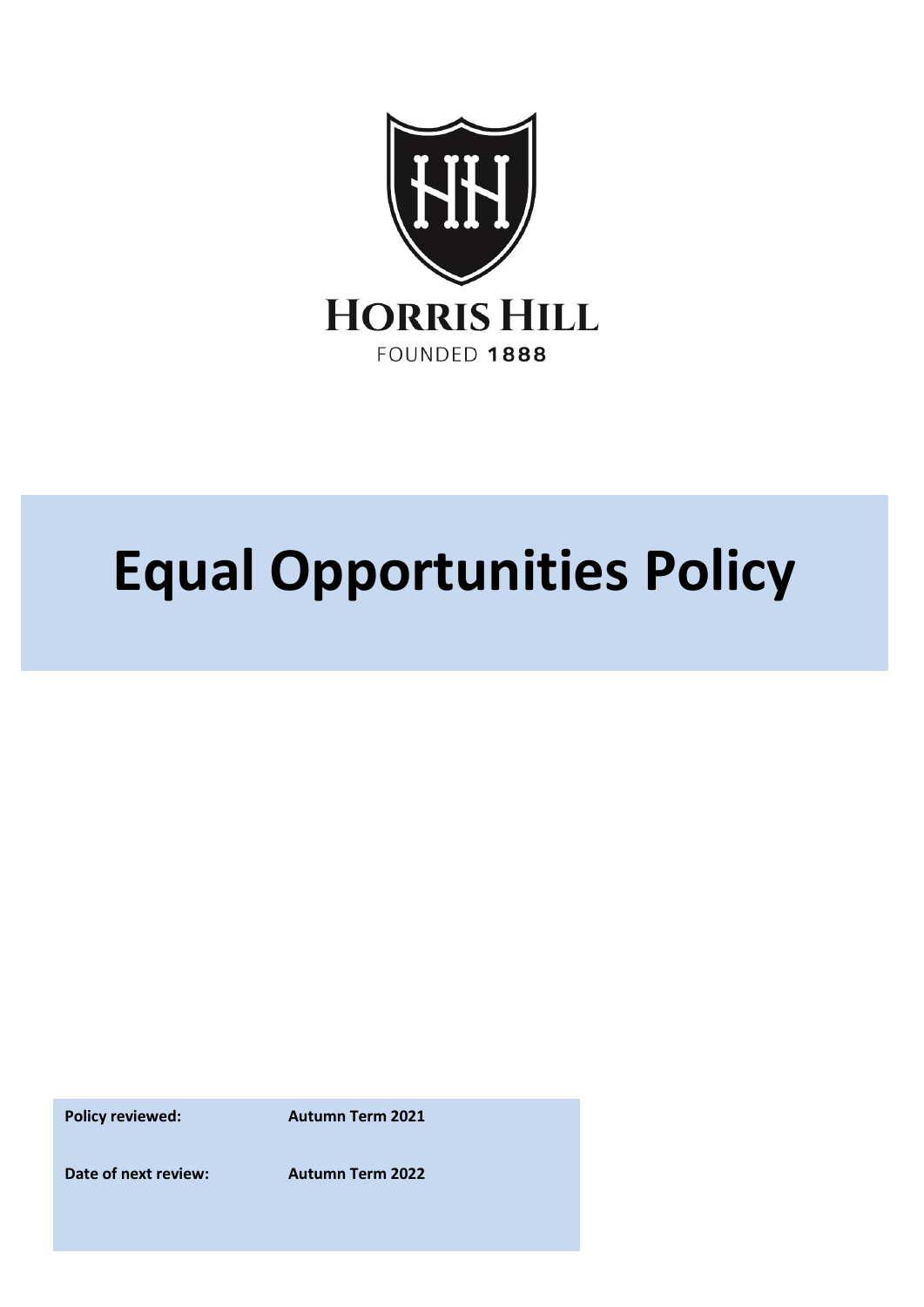## **Purpose of the policy**

1 **School's position:** The School supports the principle of equal opportunities and opposes discrimination on the basis of age, sex, marriage and civil partnership, gender reassignment, race, disability, sexual orientation, religion or belief, pregnancy and maternity and part-time or fixed-term employment (defined as Protected Characteristics). Being a committed equal opportunities employer, the School will take every possible step to ensure that employees are treated equally and fairly. All policies and practices will conform with the principle of equal opportunities in terms of recruitment, selection, training, promotion, career development, discipline, redundancy and dismissal.

# **To whom does this policy apply?**

2 **Application:** This policy applies to the School's employees, whether permanent, temporary, casual, part-time or on fixed-term contracts, to ex-employees, to job applicants and to individuals such as agency staff and consultants, volunteers and Governors who are not our employees, but who work, volunteer or attend at the School (collectively workers).

3 **Workers' duties:** All workers have a duty to act in accordance with this policy, to treat colleagues with dignity at all times, and not to discriminate against, harass or victimise other members of staff, whether junior or senior to them. In some situations, the School may be at risk of being held responsible for the acts of individual members of staff and will not tolerate any discriminatory practices or behaviour.

#### **Personnel responsible**

4 **Management:** Those working at a management level have a specific responsibility to set an appropriate standard of behaviour, to lead by example and to ensure that those they manage adhere to the policy and promote the aims and objectives of the School with regard to equal opportunities.

5 Questions about this policy: All members of staff are responsible for the success of this policy and must ensure that they familiarise themselves with the policy and act in accordance with its aims and objectives. If you are involved in management or recruitment, or if you have any questions about the content or application of this policy, you should contact the Bursar.

#### **Forms of discrimination**

6 **Types:** Discrimination may be direct or indirect and it may occur intentionally or unintentionally.

7 **Direct discrimination:** Direct discrimination occurs where:

7.1 Someone is treated less favourably because of one or more Protected Characteristics. For example, rejecting an applicant because they would not "fit in" because of their race or sexual orientation would be direct discrimination.

7.2 Someone is less favourably treated because of their association with someone who has a Protected Characteristic. For example, an employee may be treated less favourably because they have a disabled child.

7.3 Someone is treated less favourably because they are perceived to have a Protected Characteristic. For example, an employee may be treated less favourably because they are believed to be (but may not actually be) homosexual.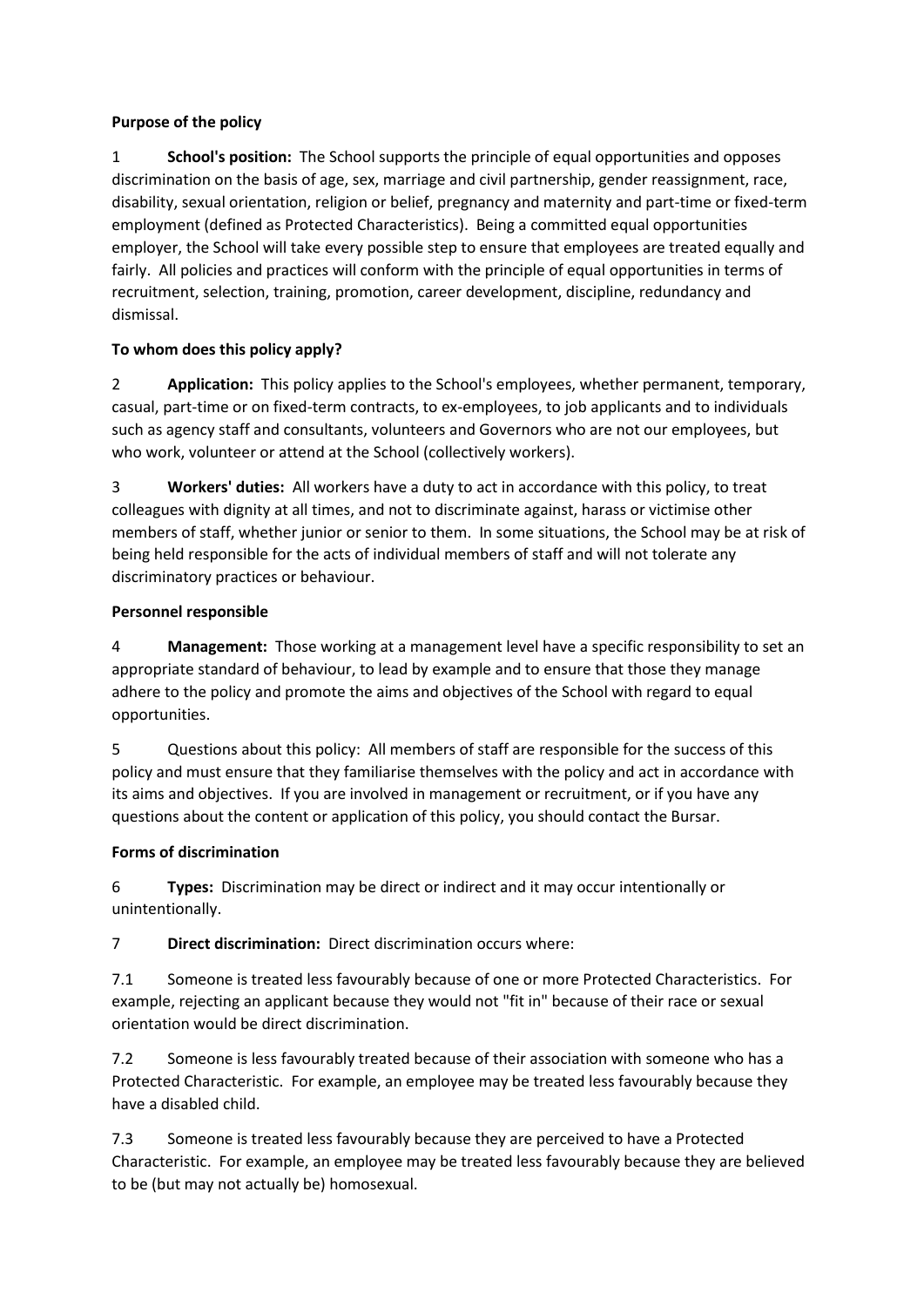8 **Indirect discrimination:** Indirect discrimination occurs where an individual is subject to a provision, criterion or practice, applied to a group of people, which puts them at a particular disadvantage because of a Protected Characteristic, and it cannot be objectively justified. An example might be a minimum height requirement for a job. This is likely to eliminate proportionately more women than men. If this criterion cannot be objectively justified, because it is not a proportionate means of achieving a legitimate aim, then it will be indirectly discriminatory on the ground of sex.

9 **Victimisation and harassment:** Discrimination also includes victimisation (suffering a detriment because of action the employee has taken or may take to assert legal rights against discrimination or to assist a colleague in that regard (called a Protected Act) and harassment (see the School's Dignity at Work policy for a more detailed explanation of "harassment").

# **Recruitment and selection**

10 **School's position:** The School aims to ensure that no job applicant receives less favourable treatment because of a Protected Characteristic. Recruitment procedures will be reviewed regularly to ensure that individuals are treated on the basis of their relevant merits and abilities and that sufficiently diverse sectors of the community are reached. Job selection criteria are reviewed from time to time to ensure that they are justifiable on non discriminatory grounds as being essential for the effective performance of the job.

## **Staff training and promotion and conditions of service**

11 **The School's position:** Staff training needs shall be identified through regular staff appraisals. All workers will be given an equal opportunity and access to training to enable them to progress within the organisation. All promotion decisions shall be made on the basis of merit.

12 **Terms and conditions:** Our conditions of service, benefits and facilities will be reviewed from time to time to ensure that they are available to all workers who should have access to them and that there are no unlawful obstacles to accessing them.

# **Disability discrimination**

13 **Informing the School:** If you are disabled, or become disabled in the course of your employment, you are encouraged to tell us about your condition. This is to enable us to support you as much as possible and to ensure that you are not treated less favourably because of something related to your disability.

14 **Reasonable adjustments:** You may also wish to advise the Bursar of any reasonable adjustments to your working conditions or the duties of your job which you consider to be necessary, or which would assist you in the performance of your duties. This may involve the provision of an additional piece of equipment or assistance in helping you to perform your work. The Bursar may wish to consult with you and with your medical adviser(s) about possible reasonable adjustments. Careful consideration will be given to any such proposals and they will be accommodated where possible and proportionate to the needs of your job. Nevertheless, there may be circumstances where it will not be reasonable for us to accommodate the suggested adjustments and we will ensure that we provide you with information as to the basis of our decision not to make any adjustments.

15 **Physical features:** The School will monitor the physical features of its premises to consider whether it can make any changes to help remove disadvantages which these may create for disabled